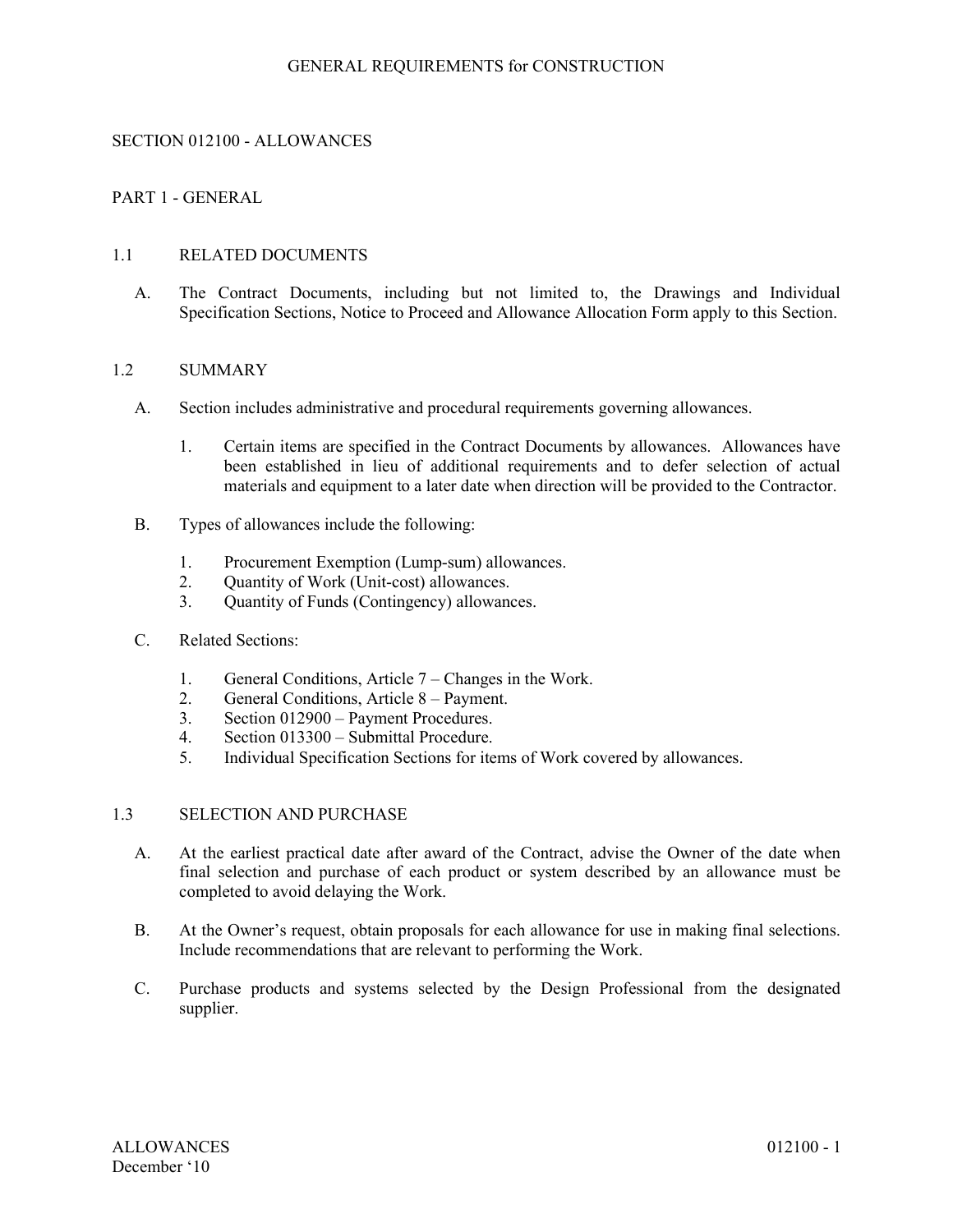### GENERAL REQUIREMENTS for CONSTRUCTION

#### 1.4 SUBMITTALS

- A. Submit proposals for purchase of products or systems included in allowances, in the form specified for Change Orders.
- B. Submit invoices or delivery slips to show actual quantities of materials delivered to the site for use in fulfillment of each allowance.
- C. Submit time sheets and other documentation to show labor time and cost for installation of allowance items that include installation as part of the allowance.
- D. Coordinate and process submittals for allowance items in same manner as for other portions of the Work.

### 1.5 COORDINATION

- A. Coordinate allowance items with other portions of the Work. Furnish templates as required to coordinate installation.
- B. The Contractor shall include the dollar value of each scheduled allowance number as a separate line item in the Schedule of Values and identify each allowance with Section number 012100.
- C. The Owner shall provide the Contractor with the Notice to Proceed, and request the Contractor to sign an Allowance Allocation form, prior to proceeding with the Work of an allowance.

#### 1.6 PAYMENT

- A. Refer to Section 012900 Payment Procedures, for processing an Application for Payment.
- B. The Contractor shall include a copy of the approved Allowance Allocation form issued by the Owner, with the Application for Payment, for payment of lump sum or unit cost allowance work.
- C. The Contractor shall complete and provide an Allowance Allocation form, provided by the Owner, and supporting documentation in accordance with General Conditions, Article 7 – Changes in the Work for payment of a contingency allowance.

## 1.7 LUMP-SUM AND QUANTITY OF WORK [UNIT-COST] ALLOWANCES

- A. Allowance shall include cost to the Contractor of specific products and materials ordered by the Owner or selected by the Design Professional under allowance and shall include taxes, freight, and delivery to the Project site.
- B. The Contractor's costs for receiving and handling at the Project site, labor, installation, overhead and profit, and similar costs related to products and materials ordered by the Owner selected by **the** Design Professional under allowance shall be included as part of the Contract Sum and not part of the allowance.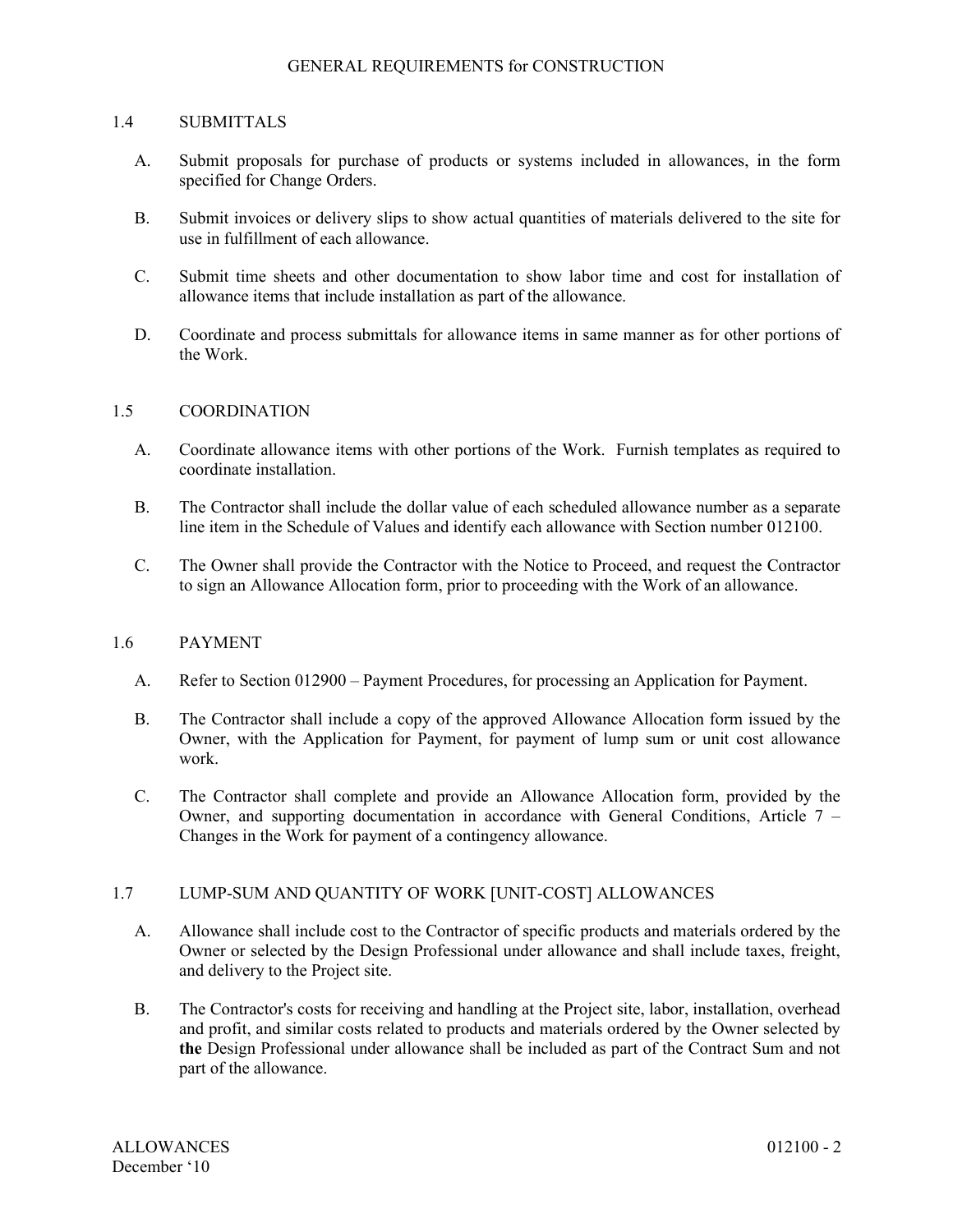### GENERAL REQUIREMENTS for CONSTRUCTION

### 1.8 QUANTITY OF FUNDS [CONTINGENCY] ALLOWANCES

- A. Use the quantity of funds [contingency] allowance only as directed by the Owner for the Owner's purposes and only by Change Orders in accordance with General Conditions, Article 7 – Changes in the Work that indicate amounts to be charged to the allowance.
- B. The Contractor's overhead, profit, and related costs for products and equipment ordered by the Owner under the contingency allowance are included in the allowance and are not part of the Contract Sum. These costs include delivery, installation, taxes, insurance, equipment rental, and similar costs.
- C. Change Orders authorizing use of funds from the contingency allowance will include Contractor's related costs and overhead and profit margins in accordance with General Conditions, Article 7.
- D. At Project closeout, the unused amounts remaining in the contingency allowance shall be credited to the Owner by Change Order.

### 1.9 ADJUSTMENT OF ALLOWANCES

- A. Allowance Adjustment: To adjust allowance amounts and scope of Work, prepare a Change Order proposal based on the difference between purchase amount and the allowance, multiplied by final measurement of work-in-place where applicable. If applicable, include reasonable allowances for cutting losses, tolerances, mixing wastes, normal product imperfections, and similar margins.
	- 1. Include installation costs in purchase amount only where indicated as part of the allowance.
	- 2. If requested, prepare explanation and documentation to substantiate distribution of overhead costs and other margins claimed.
	- 3. Submit substantiation of a change in scope of work, if any, claimed in Change Orders related to unit-cost allowances.
	- 4. The Owner reserves the right to establish the quantity of work-in-place by independent quantity survey, measure, or count.
	- 5. No change to the Contractor's indirect expense is permitted for selection of higher- or lower-priced materials or systems of the same scope and nature as originally indicated.

## PART 2 - PRODUCTS (Not Used)

## PART 3 - EXECUTION

# 3.1 EXAMINATION

A. Examine products covered by an allowance promptly on delivery for damage or defects. Return damaged or defective products to manufacturer for replacement.